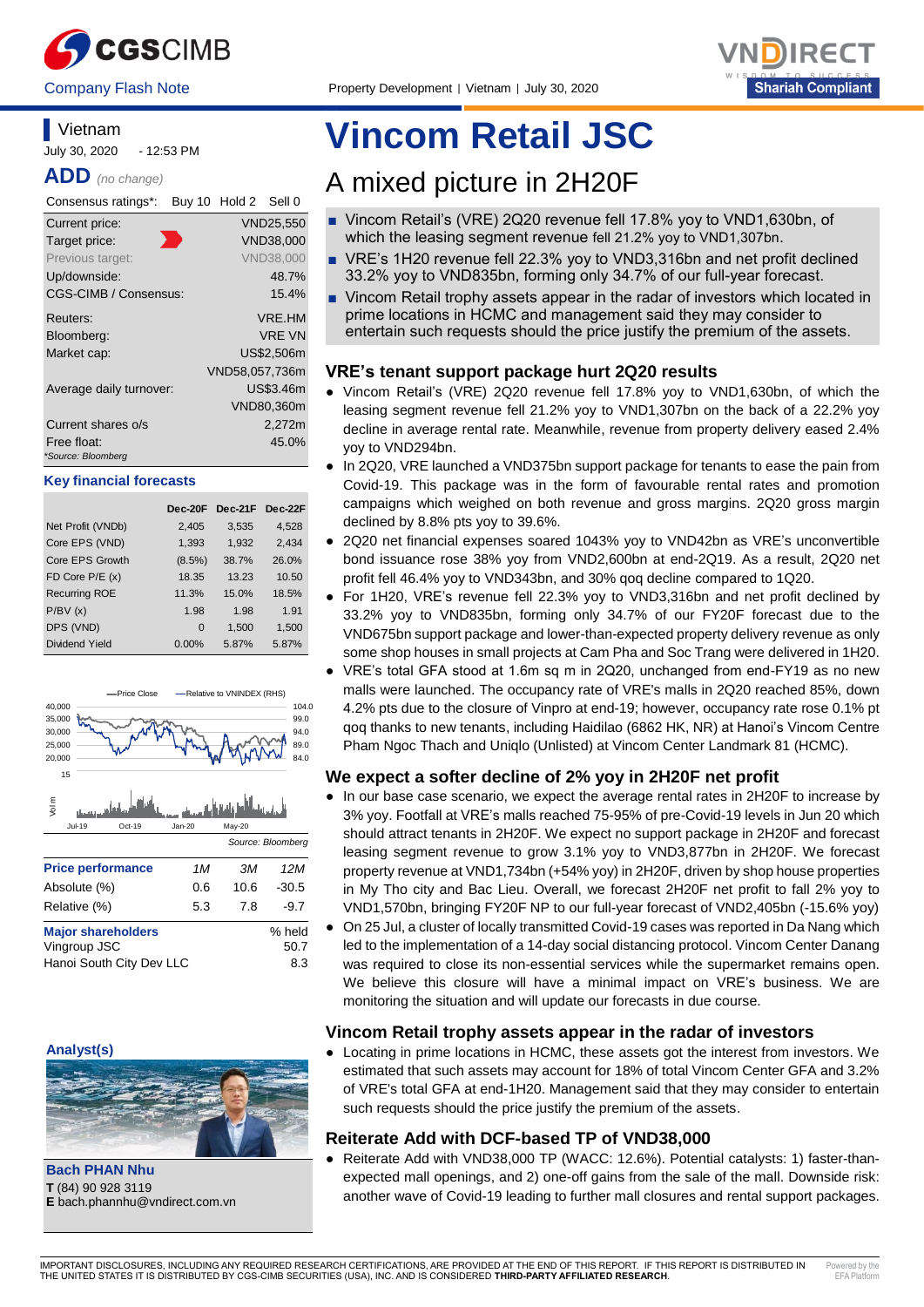

Property Development | Vietnam Vincom Retail JSC | July 30, 2020

٦



#### **Figure 1: Average GFA (sq m - LHS), average rental rate (VND/sq m - LHS) and occupancy ratio (RHS) from 1Q19 to 2Q20**



*<sup>\*</sup>The drop in occupancy ratio in 1H20 was due to the closure of Vinpro at end-19.* SOURCES: VND RESEARCH, COMPANY REPORTS

#### **Figure 2: Results Comparison**

| <b>VNDbn</b>                   | <b>2Q20</b> | <b>2Q19</b> | $% 2Q$ yoy     | 1H <sub>20</sub> | 1H19        | %1H yov        | vs VND's<br>2020F Comments<br>forecast                                                                                                                                                                      |
|--------------------------------|-------------|-------------|----------------|------------------|-------------|----------------|-------------------------------------------------------------------------------------------------------------------------------------------------------------------------------------------------------------|
| Net revenue                    | 1,630       | 1,983       | $-17.8%$       | 3,316            | 4,267       | $-22.3%$       | Below expectations. We expect rental rates to increase by<br>36.5% 3% yoy in 2H20F along with the absence of further support<br>packages; as such, we forecast leasing segment revenue to                   |
| Leasing                        | 1,307       | 1,659       | $-21.2%$       | 2,756            | 3,258       | $-15.4%$       | 41.5% grow 3.1% yoy to VND3,877bn in 2H20F. Also, we expect                                                                                                                                                 |
| Property delivery              | 294         | 302         | $-2.4%$        | 495              | 903         | $-45.2%$       | property delivery revenue at VND1,734bn (+54% yoy) in<br>22.2%, 2H20F, driven by shop house properties in My Tho city and<br>Bac Lieu.                                                                      |
| <b>COGS</b>                    | 984         | 1,024       | $-3.8%$        | 1,911            | 2,336       | $-18.2%$       | 37.3%                                                                                                                                                                                                       |
| Leasing                        | 719         | 828         |                | 1,501            | 1,557       |                |                                                                                                                                                                                                             |
| Property delivery              | 184         | 173         |                | 250              | 634         |                |                                                                                                                                                                                                             |
| <b>Gross profit</b>            | 646         | 959         | $-32.7%$       | 1,405            | 1,931       | $-27.3%$       | 35.4% Below our expectation                                                                                                                                                                                 |
| <b>Blended Gross</b><br>Margin | 39.6%       | 48.4%       | $-8.8$ pts $%$ |                  | 42.4% 45.3% | $-2.9$ pts $%$ | 1H20 GM was lower than our forecast mainly due to lower GM in<br>-1.3 pts % the leasing segment in 2Q20, as VRE offered a support package<br>worth VND375bn to its tenants, above our forecast of VND300bn. |
| Leasing                        | 44.9%       | 50.1%       |                | 45.5% 52.2%      |             |                |                                                                                                                                                                                                             |
| Property delivery              | 37.5%       | 42.6%       |                | 49.5% 29.8%      |             |                |                                                                                                                                                                                                             |
| Net financial expense          | (42)        | 4           | $-1043.1%$     | (75)             | 11          | $-758.8%$      | Financial expenses surged as VRE issued bonds to raise<br>1187.4%<br>VND1,050bn in Apr 20, which exceeded our forecast                                                                                      |
| Selling expenses               | 45          | 48          | $-7.7%$        | 105              | 141         | $-25.0%$       | 29.9%                                                                                                                                                                                                       |
| G&A expenses                   | 92          | 127         | $-27.8%$       | 182              | 243         | $-25.0%$       | 0.0%                                                                                                                                                                                                        |
| Operation profit               | 467         | 788         | $-40.7%$       | 1.043            | 1.559       | $-33.1%$       | 34.3%                                                                                                                                                                                                       |
| Pretax profit                  | 446         | 788         | $-43.4%$       | 1,065            | 1,566       | $-32.0%$       | 35.0%                                                                                                                                                                                                       |
| Net profit                     | 343         | 640         | $-46.4%$       | 835              | 1,251       | $-33.2%$       | Below our expectation. We forecast 2H20F net profit to<br>34.7% soften 2% yoy to VND1,570bn, bringing FY20F NP to<br>VND2,405bn (-15.6% yoy).                                                               |
|                                |             |             |                |                  |             |                | SOURCES: VNDIRECT RESEARCH, COMPANY REPORTS                                                                                                                                                                 |

| <b>Figure 3: Peers Comparison</b> |               |        |                |                 |                  |      |                 |      |                      |     |                 |     |       |                |             |            |                |              |
|-----------------------------------|---------------|--------|----------------|-----------------|------------------|------|-----------------|------|----------------------|-----|-----------------|-----|-------|----------------|-------------|------------|----------------|--------------|
|                                   |               |        | Share<br>Price | Target<br>Price | <b>Market</b>    |      | P/E(x)          |      | 3-year<br><b>EPS</b> |     | P/BV(x)         |     |       | <b>ROE (%)</b> |             |            | <b>ROA</b> (%) |              |
|                                   | Bloomberg     |        | (local         |                 | (local Cap (US\$ |      |                 |      | <b>CAGR</b>          |     |                 |     |       |                |             |            |                |              |
| Company                           | Ticker        | Recom. | curr)          | curr)           | m)               |      | TTM FY20F FY21F |      | (%)                  |     | TTM FY20F FY21F |     | TTM   |                | FY20F FY21F | <b>TTM</b> | FY20F          | <b>FY21F</b> |
| Retail real estate companies      |               |        |                |                 |                  |      |                 |      |                      |     |                 |     |       |                |             |            |                |              |
| Vincom Retail JSC                 | <b>VRE VN</b> | ADD    | 25.550         | 38,000          | 2.506            | 21.1 | 22.6            | 17.0 | 5.6%                 | 2.2 | 2.0             | 1.9 | 10.3% | 9.9%           | 11.9%       | 7.7%       | 6.5%           | 8.4%         |
| _ _ _ _ _ _ _ _ _ _ _ _           | ---------     |        | $- - - -$      |                 |                  |      |                 |      | .                    |     |                 |     |       |                |             |            | .              | ---          |

SOURCES: VNDIRECT RESEARCH, BLOOMBERG, DATABAS \*DATA AS AT 29 JUL 2020, ALL ESTIMTATES FOR NON-RATED (NR) STOCKS ARE BASED ON BLOOMBERG CONSENSUS ESTIMATES SM Prime Holdings Inc SMPH PM na 30.50 na 17,951 23.3 32.5 23.2 16.9% 2.9 2.7 2.5 12.8% 8.4% 11.1% 5.6% 4.1% 5.4% Central Pattana PCL CPN TB ADD 47.75 63.25 6,798 15.8 30.7 19.5 11.4% 3.2 2.8 2.6 19.9% 9.5% 13.3% 7.1% 3.7% 5.5% Pakuwon Jati Tbk PT PWON IJ ADD 424.0 700.0 1,394 9.9 10.3 9.0 18.3% 1.5 1.2 1.1 15.2% 11.5% 12.6% 7.9% 8.2% 8.6% Platinum Group PCL PLAT TB na 2.60 na 232 13.3 na na 1.6% 0.8 na na 5.9% na na 4.3% na na **Average - Retail real estate peeres 6,594 15.6 24.5 17.2 12.1% 2.1 2.3 2.1 13.5% 9.8% 12.3% 6.2% 5.3% 6.5%**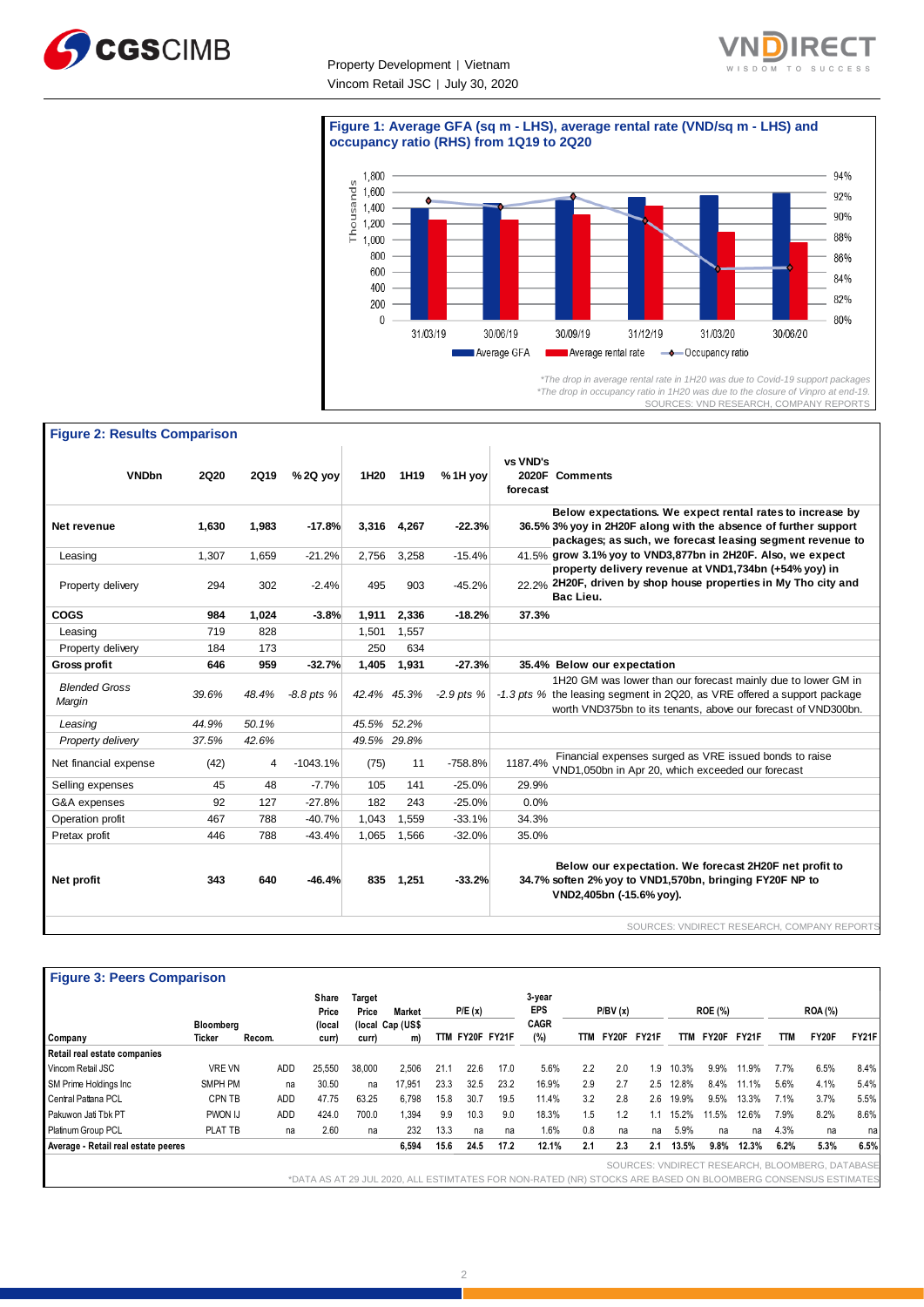



#### **BY THE NUMBERS**

| <b>Profit &amp; Loss</b>                  |          |          |              |          |
|-------------------------------------------|----------|----------|--------------|----------|
| (VNDb)                                    | Dec-19A  | Dec-20F  | Dec-21F      | Dec-22F  |
| <b>Total Net Revenues</b>                 | 9.259    | 9.089    | 11.545       | 13,911   |
| <b>Gross Profit</b>                       | 4.405    | 3,970    | 5.526        | 6,944    |
| <b>Operating EBITDA</b>                   | 5.032    | 4.788    | 6,424        | 7.869    |
| Depreciation And Amortisation             | (1.447)  | (1,780)  | (1, 979)     | (2, 194) |
| <b>Operating EBIT</b>                     | 3.585    | 3,008    | 4,445        | 5,675    |
| Financial Income/(Expense)                | (37)     | 6        | (7)          | 12       |
| Pretax Income/(Loss) from Assoc.          | O        | $\Omega$ | <sup>0</sup> | 0        |
| Non-Operating Income/(Expense)            | 30       | 30       | 38           | 46       |
| Profit Before Tax (pre-EI)                | 4.398    | 4.006    | 5,557        | 7.002    |
| <b>Exceptional Items</b>                  |          |          |              |          |
| <b>Pre-tax Profit</b>                     | 3.578    | 3.044    | 4.476        | 5,733    |
| Taxation                                  | (729)    | (639)    | (940)        | (1, 204) |
| Exceptional Income - post-tax             |          |          |              |          |
| <b>Profit After Tax</b>                   | 2.849    | 2,405    | 3.536        | 4.529    |
| Minority Interests                        | (0)      | (0)      | (1)          | (1)      |
| Pref. & Special Div                       | $\Omega$ | $\Omega$ | $\Omega$     | $\Omega$ |
| FX Gain/(Loss) - post tax                 |          |          |              |          |
| Other Adjustments - post-tax              |          |          |              |          |
| <b>Net Profit</b>                         | 2,848    | 2,405    | 3.535        | 4.528    |
| <b>Recurring Net Profit</b>               | 3.501    | 3.164    | 4.389        | 5.530    |
| <b>Fully Diluted Recurring Net Profit</b> | 3,501    | 3,164    | 4,389        | 5,530    |
|                                           |          |          |              |          |

| <b>Cash Flow</b>                   |          |          |          |          |
|------------------------------------|----------|----------|----------|----------|
| (VNDb)                             | Dec-19A  | Dec-20F  | Dec-21F  | Dec-22F  |
| <b>EBITDA</b>                      | 5,032    | 4.788    | 6,424    | 7,869    |
| Cash Flow from Invt. & Assoc.      | $\Omega$ | $\Omega$ | $\Omega$ | $\Omega$ |
| Change In Working Capital          | (588)    | 1,215    | 707      | 524      |
| Straight Line Adjustment           |          |          |          |          |
| (Incr)/Decr in Total Provisions    |          |          |          |          |
| Other Non-Cash (Income)/Expense    | 30       | 30       | 38       | 46       |
| <b>Other Operating Cashflow</b>    | 58       | (109)    | (199)    | 88       |
| Net Interest (Paid)/Received       | (303)    | (254)    | (338)    | (386)    |
| <b>Tax Paid</b>                    | (663)    | (639)    | (940)    | (1, 204) |
| <b>Cashflow From Operations</b>    | 3,567    | 5,032    | 5,693    | 6,937    |
| Capex                              | (3,942)  | (3, 257) | (4,015)  | (4, 285) |
| Disposals Of FAs/subsidiaries      | 1.611    | 14       | 16       | 18       |
| Disposals of Investment Properties |          |          |          |          |
| Acq. Of Subsidiaries/investments   | $\Omega$ | $\Omega$ | $\Omega$ | $\Omega$ |
| Other Investing Cashflow           | 2.127    | (732)    | (249)    | (250)    |
| Cash Flow From Investing           | (205)    | (3, 975) | (4, 248) | (4, 517) |
| Debt Raised/(repaid)               | $\Omega$ | 1,710    | 718      | 677      |
| Proceeds From Issue Of Shares      | $\Omega$ | $\Omega$ | $\Omega$ | 0        |
| Shares Repurchased                 | (1, 954) | $\Omega$ | $\Omega$ | $\Omega$ |
| Dividends Paid                     | (2, 451) | 0        | (3, 493) | (3, 493) |
| <b>Preferred Dividends</b>         |          |          |          |          |
| Other Financing Cashflow           | $\Omega$ | 73       | 248      | 262      |
| Cash Flow From Financing           | (4, 405) | 1,783    | (2,527)  | (2, 554) |



| <b>Balance Sheet</b>                       |          |          |          |          |
|--------------------------------------------|----------|----------|----------|----------|
| (VNDb)                                     | Dec-19A  | Dec-20F  | Dec-21F  | Dec-22F  |
| <b>Total Cash And Equivalents</b>          | 1.388    | 4.228    | 3.146    | 3,012    |
| Properties Under Development               |          |          |          |          |
| <b>Total Debtors</b>                       | 724      | 562      | 612      | 735      |
| Inventories                                | 986      | 1.084    | 1.192    | 1,311    |
| <b>Total Other Current Assets</b>          | 1.270    | 1.451    | 1.843    | 2.220    |
| <b>Total Current Assets</b>                | 4.368    | 7.324    | 6.793    | 7.278    |
| <b>Fixed Assets</b>                        | 450      | 418      | 394      | 380      |
| <b>Total Investments</b>                   | 28,764   | 30,257   | 32,497   | 34,775   |
| Intangible Assets                          | 430      | 430      | 428      | 432      |
| <b>Total Other Non-Current Assets</b>      | 1,810    | 2.805    | 3.167    | 3.596    |
| <b>Total Non-current Assets</b>            | 31,454   | 33,911   | 36.486   | 39,184   |
| Short-term Debt                            | 19       | 91       | 115      | 139      |
| Current Portion of Long-Term Debt          |          |          |          |          |
| <b>Total Creditors</b>                     | 4.721    | 5.943    | 6.974    | 8.177    |
| <b>Other Current Liabilities</b>           | 27       | 29       | 33       | 38       |
| <b>Total Current Liabilities</b>           | 4.768    | 6.063    | 7.123    | 8.355    |
| <b>Total Long-term Debt</b>                | 2,765    | 4.404    | 5,097    | 5,751    |
| Hybrid Debt - Debt Component               |          |          |          |          |
| <b>Total Other Non-Current Liabilities</b> | 1.340    | 1.413    | 1.661    | 1.923    |
| <b>Total Non-current Liabilities</b>       | 4.105    | 5.817    | 6.758    | 7,674    |
| <b>Total Provisions</b>                    | $\Omega$ | $\Omega$ | $\Omega$ | $\Omega$ |
| <b>Total Liabilities</b>                   | 8.872    | 11.879   | 13.881   | 16,029   |
| <b>Shareholders' Equity</b>                | 26.916   | 29.321   | 29.363   | 30,397   |
| Minority Interests                         | 34       | 34       | 35       | 36       |
| <b>Total Equity</b>                        | 26.950   | 29,355   | 29,398   | 30,433   |

#### **Key Ratios**

|                                  | Dec-19A | Dec-20F   | Dec-21F | Dec-22F  |
|----------------------------------|---------|-----------|---------|----------|
| Revenue Growth                   | 1.5%    | $(1.8\%)$ | 27.0%   | 20.5%    |
| Operating EBITDA Growth          | 22.0%   | (1.7%)    | 30.5%   | 21.8%    |
| Operating EBITDA Margin          | 63.2%   | 63.3%     | 65.0%   | 65.7%    |
| Net Cash Per Share (VND)         | (615)   | (117)     | (909)   | (1, 267) |
| BVPS (VND)                       | 11.845  | 12.903    | 12.922  | 13.377   |
| Gross Interest Cover             | 14.60   | 15.70     | 16.40   | 18.00    |
| Effective Tax Rate               | 20.4%   | 21.0%     | 21.0%   | 21.0%    |
| Net Dividend Payout Ratio        | 66.8%   | <b>NA</b> | 75.7%   | 60.3%    |
| <b>Accounts Receivables Days</b> | 17.30   | 17.30     | 15.30   | 15.70    |
| <b>Inventory Days</b>            | 71.00   | 74.00     | 69.00   | 65.60    |
| <b>Accounts Payables Days</b>    | 206.0   | 183.3     | 202.6   | 204.1    |
| <b>ROIC (%)</b>                  | 202%    | 344%      | 569%    | 884%     |
| ROCE (%)                         | 15.3%   | 13.3%     | 17.1%   | 20.7%    |
| Return On Average Assets         | 9.9%    | 8.7%      | 10.9%   | 12.9%    |

|                                      | Dec-19A | Dec-20F | Dec-21F | Dec-22F |
|--------------------------------------|---------|---------|---------|---------|
| Unbooked Presales (m) (VND)          | N/A     | N/A     | N/A     | N/A     |
| Unbooked Presales (area: m sm)       | N/A     | N/A     | N/A     | N/A     |
| Unbooked Presales (units)            | N/A     | N/A     | N/A     | N/A     |
| Unsold attrib. landbank (area: m sm) | N/A     | N/A     | N/A     | N/A     |
| Gross Margins (%)                    | 47.6%   | 43.7%   | 47.9%   | 49.9%   |
| Contracted Sales ASP (per Sm) (VND)  | N/A     | N/A     | N/A     | N/A     |
| Residential EBIT Margin (%)          | N/A     | N/A     | N/A     | N/A     |
| Investment rev / total rev (%)       | N/A     | N/A     | N/A     | N/A     |
| Residential rev / total rev (%)      | N/A     | N/A     | N/A     | N/A     |
| Invt. properties rental margin (%)   | N/A     | N/A     | N/A     | N/A     |
| SG&A / Sales Ratio (%)               | N/A     | N/A     | N/A     | N/A     |
|                                      |         |         |         |         |

SOURCES: VND RESEARCH, COMPANY REPORTS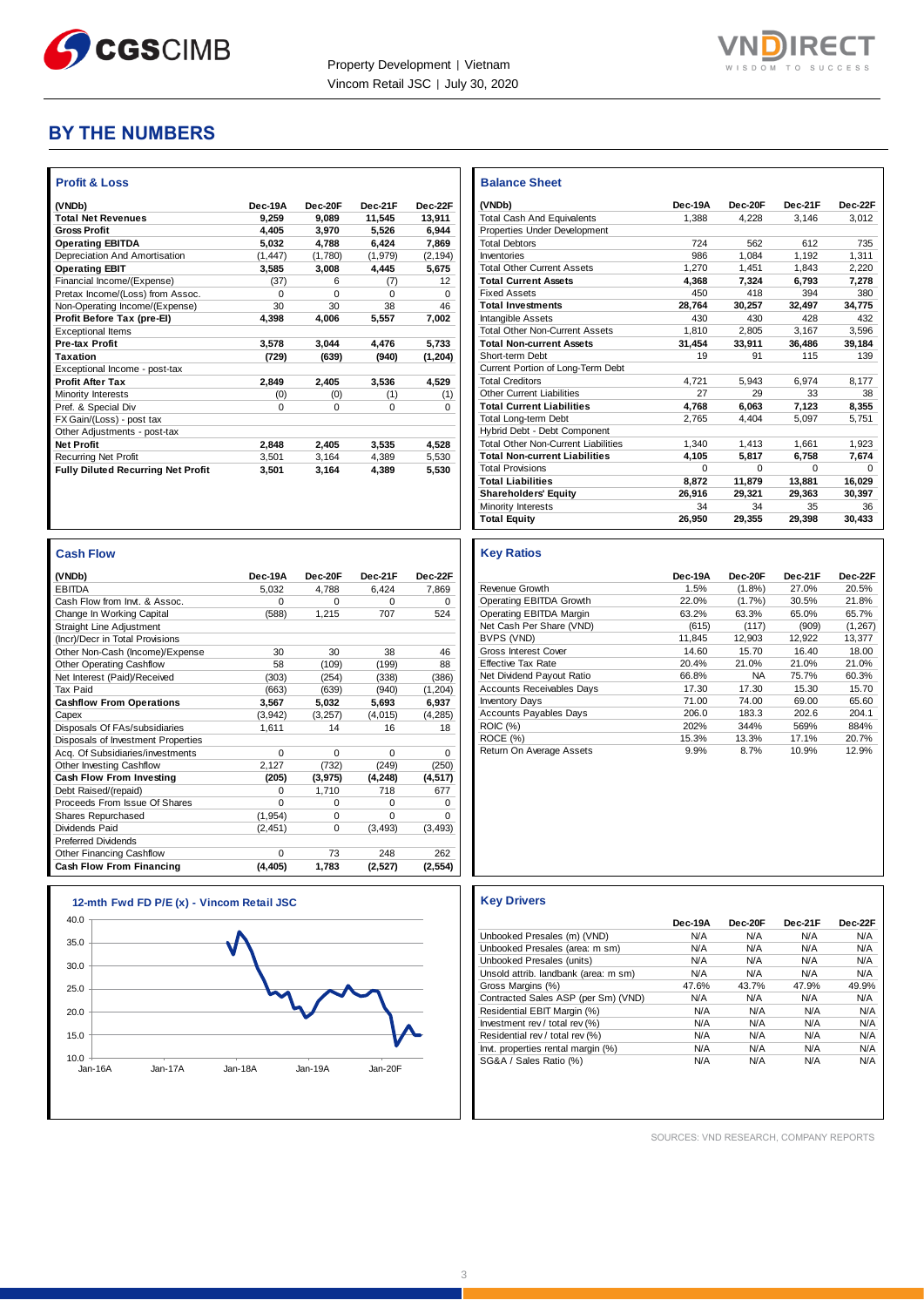



#### **DISCLAIMER**

The content of this report (including the views and opinions expressed therein, and the information comprised therein) has been prepared by and belongs to VNDIRECT Securities Corporation, and is distributed by CGS-CIMB pursuant to an arrangement between VNDIRECT Securities Corporation and CGS-CIMB. VNDIRECT Securities Corporation is not an affiliate of CGS-CIMB.

This report is not directed to, or intended for distribution to or use by, any person or entity who is a citizen or resident of or located in any locality, state, country or other jurisdiction where such distribution, publication, availability or use would be contrary to law or regulation.

By accepting this report, the recipient hereof represents and warrants that he is entitled to receive such report in accordance with the restrictions set forth below and agrees to be bound by the limitations contained herein (including the "Restrictions on Distributions" set out below). Any failure to comply with these limitations may constitute a violation of law. This publication is being supplied to you strictly on the basis that it will remain confidential. No part of this report may be (i) copied, photocopied, duplicated, stored or reproduced in any form by any means or (ii) redistributed or passed on, directly or indirectly, to any other person in whole or in part, for any purpose without the prior written consent of CGS-CIMB.

The information contained in this research report is prepared from data believed to be correct and reliable at the time of issue of this report.

VNDIRECT Securities Corporation may or may not issue regular reports on the subject matter of this report at any frequency and may cease to do so or change the periodicity of reports at any time. Neither VNDIRECT Securities Corporation nor CGS-CIMB is under any obligation to update this report in the event of a material change to the information contained in this report. Neither VNDIRECT Securities Corporation nor CGS-CIMB has any and will accept any, obligation to (i) check or ensure that the contents of this report remain current, reliable or relevant, (ii) ensure that the content of this report constitutes all the information a prospective investor may require, (iii) ensure the adequacy, accuracy, completeness, reliability or fairness of any views, opinions and information, and accordingly, VNDIRECT Securities Corporation, CGS-CIMB and their respective affiliates and related persons including China Galaxy International Financial Holdings Limited ("CGIFHL") and CIMB Group Sdn. Bhd. ("CIMBG") and their respective related corporations (and their respective directors, associates, connected persons and/or employees) shall not be liable in any manner whatsoever for any consequences (including but not limited to any direct, indirect or consequential losses, loss of profits and damages) of any reliance thereon or usage thereof. In particular, VNDIRECT Securities Corporation and CGS-CIMB disclaim all responsibility and liability for the views and opinions set out in this report.

Unless otherwise specified, this report is based upon reasonable sources. Such sources will, unless otherwise specified, for market data, be market data and prices available from the main stock exchange or market where the relevant security is listed, or, where appropriate, any other market. Information on the accounts and business of company(ies) will generally be based on published statements of the company(ies), information disseminated by regulatory information services, other publicly available information and information resulting from our research. Whilst every effort is made to ensure that statements of facts made in this report are accurate, all estimates, projections, forecasts, expressions of opinion and other subjective judgments contained in this report are based on assumptions considered to be reasonable as of the date of the document in which they are contained and must not be construed as a representation that the matters referred to therein will occur. Past performance is not a reliable indicator of future performance. The value of investments may go down as well as up and those investing may, depending on the investments in question, lose more than the initial investment. No report shall constitute an offer or an invitation by or on behalf of CGS-CIMB or VNDIRECT Securities Corporation, or their respective affiliates (including CGIFHL, CIMBG and their respective related corporations) to any person to buy or sell any investments.

CGS-CIMB and/or VNDIRECT Securities Corporation and/or their respective affiliates and related corporations (including CGIFHL, CIMBG and their respective related corporations), their respective directors, associates, connected parties and/or employees may own or have positions in securities of the company(ies) covered in this research report or any securities related thereto and may from time to time add to or dispose of, or may be materially interested in, any such securities. Further, CGS-CIMB and/or VNDIRECT Securities Corporation, and/or their respective affiliates and their respective related corporations (including CGIFHL, CIMBG and their respective related corporations) do and seek to do business with the company(ies) covered in this research report and may from time to time act as market maker or have assumed an underwriting commitment in securities of such company(ies), may sell them to or buy them from customers on a principal basis and may also perform or seek to perform significant investment banking, advisory, underwriting or placement services for or relating to such company(ies) as well as solicit such investment, advisory or other services from any entity mentioned in this report.

CGS-CIMBand/or VNDIRECT Securities Corporation and/or their respective affiliates (including CGIFHL, CIMBG and their respective related corporations) may enter into an agreement with the company(ies) covered in this report relating to the production of research reports. CGS-CIMB and/or VNDIRECT Securities Corporation may disclose the contents of this report to the company(ies) covered by it and may have amended the contents of this report following such disclosure.

The analyst responsible for the production of this report hereby certifies that the views expressed herein accurately and exclusively reflect his or her personal views and opinions about any and all of the issuers or securities analysed in this report and were prepared independently and autonomously. No part of the compensation of the analyst(s) was, is, or will be directly or indirectly related to the inclusion of specific recommendations(s) or view(s) in this report. The analyst(s) who prepared this research report is prohibited from receiving any compensation, incentive or bonus based on specific investment banking transactions or for providing a specific recommendation for, or view of, a particular company. Information barriers and other arrangements may be established where necessary to prevent conflicts of interests arising. However, the analyst(s) may receive compensation that is based on his/their coverage of company(ies) in the performance of his/their duties or the performance of his/their recommendations and the research personnel involved in the preparation of this report may also participate in the solicitation of the businesses as described above. In reviewing this research report, an investor should be aware that any or all of the foregoing, among other things, may give rise to real or potential conflicts of interest. Additional information is, subject to the duties of confidentiality, available on request.

The term "VNDIRECT Securities Corporation" shall, unless the context otherwise requires, mean VNDIRECT Securities Corporation and its affiliates, subsidiaries and related companies. The term "CGS-CIMB" shall denote, where appropriate, the relevant entity distributing or disseminating the report in the particular jurisdiction referenced below, or, in every other case except as otherwise stated herein, CGS-CIMB Securities International Pte. Ltd. and its affiliates, subsidiaries and related corporations.

4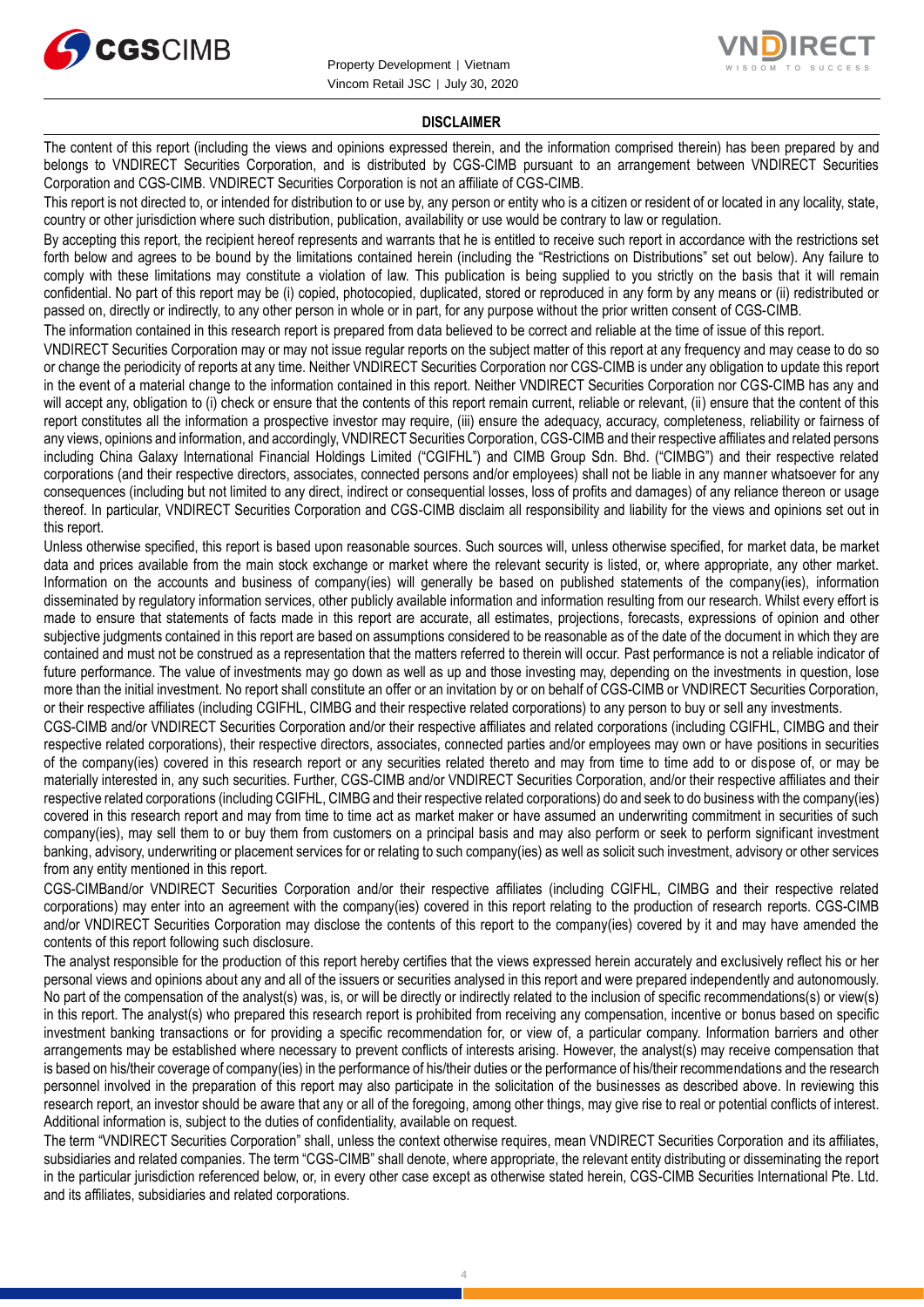



#### **CGS-CIMB**

| Country     | <b>CGS-CIMB Entity</b>                                                            | <b>Regulated by</b>                                             |
|-------------|-----------------------------------------------------------------------------------|-----------------------------------------------------------------|
| Hong Kong   | CGS-CIMB Securities (Hong Kong) Limited                                           | Securities and Futures Commission Hong Kong                     |
| India       | CGS-CIMB Securities (India) Private Limited                                       | Securities and Exchange Board of India (SEBI)                   |
| Indonesia   | PT CGS-CIMB Sekuritas Indonesia                                                   | Financial Services Authority of Indonesia                       |
| Malaysia    | CGS-CIMB Securities Sdn. Bhd. (formerly known<br>as Jupiter Securities Sdn. Bhd.) | Securities Commission Malaysia                                  |
| Singapore   | CGS-CIMB Research Pte. Ltd.                                                       | Monetary Authority of Singapore                                 |
| South Korea | CGS-CIMB Securities (Hong Kong) Limited,<br>Korea Branch                          | Financial Services Commission and Financial Supervisory Service |
| Thailand    | CGS-CIMB Securities (Thailand) Co. Ltd.                                           | Securities and Exchange Commission Thailand                     |

(i) As of June 30, 2020 VNDIRECT Securities Corporation has a proprietary position in the securities (which may include but not be limited to shares, warrants, call warrants and/or any other derivatives) in the following company or companies covered or recommended in this report:  $(a)$ .

(ii) As of July 30, 2020, the analyst(s) who prepared this report, and the associate(s), has / have an interest in the securities (which may include but not be limited to shares, warrants, call warrants and/or any other derivatives) in the following company or companies covered or recommended in this report:

(a) -

This report does not purport to contain all the information that a prospective investor may require. CGS-CIMB, VNDIRECT Securities Corporation and their respective affiliates (including CGIFHL, CIMBG and their related corporations) do not make any guarantee, representation or warranty, express or implied, as to the adequacy, accuracy, completeness, reliability or fairness of any such information and opinion contained in this report. None of CGS-CIMB, VNDIRECT Securities Corporation and their respective affiliates and related persons (including CGIFHL, CIMBG and their related corporations) shall be liable in any manner whatsoever for any consequences (including but not limited to any direct, indirect or consequential losses, loss of profits and damages) of any reliance thereon or usage thereof.

This report is general in nature and has been prepared for information purposes only. It is intended for circulation amongst CGS-CIMB's and its affiliates' (including CGIFHL's, CIMBG's and their respective related corporations') clients generally and does not have regard to the specific investment objectives, financial situation and the particular needs of any specific person who may receive this report. The information and opinions in this report are not and should not be construed or considered as an offer, recommendation or solicitation to buy or sell the subject securities, related investments or other financial instruments or any derivative instrument, or any rights pertaining thereto.

Investors are advised to make their own independent evaluation of the information contained in this research report, consider their own individual investment objectives, financial situation and particular needs and consult their own professional and financial advisers as to the legal, business, financial, tax and other aspects before participating in any transaction in respect of the securities of company(ies) covered in this research report. The securities of such company(ies) may not be eligible for sale in all jurisdictions or to all categories of investors.

#### Restrictions on Distributions

**Australia:** Despite anything in this report to the contrary, this research is issued by VNDIRECT Securities Corporation and provided in Australia by CGS-CIMB Securities (Singapore) Pte. Ltd. and CGS-CIMB Securities (Hong Kong) Limited. This research is only available in Australia to persons who are "wholesale clients" (within the meaning of the Corporations Act 2001 (Cth) and is supplied solely for the use of such wholesale clients and shall not be distributed or passed on to any other person. You represent and warrant that if you are in Australia, you are a "wholesale client". This research is of a general nature only and has been prepared without taking into account the objectives, financial situation or needs of the individual recipient. CGS-CIMB Securities (Singapore) Pte. Ltd. and CGS-CIMB Securities (Hong Kong) Limited do not hold, and are not required to hold an Australian financial services license. CGS-CIMB Securities (Singapore) Pte. Ltd. and CGS-CIMB Securities (Hong Kong) Limited rely on "passporting" exemptions for entities appropriately licensed by the Monetary Authority of Singapore (under ASIC Class Order 03/1102) and the Securities and Futures Commission in Hong Kong (under ASIC Class Order 03/1103).

**Canada:** This research report has not been prepared in accordance with the disclosure requirements of Dealer Member Rule 3400 – Research Restrictions and Disclosure Requirements of the Investment Industry Regulatory Organization of Canada. For any research report distributed by CIBC, further disclosures related to CIBC conflicts of interest can be found at https://researchcentral.cibcwm.com.

**China:** For the purpose of this report, the People's Republic of China ("PRC") does not include the Hong Kong Special Administrative Region, the Macau Special Administrative Region or Taiwan. The distributor of this report has not been approved or licensed by the China Securities Regulatory Commission or any other relevant regulatory authority or governmental agency in the PRC. This report contains only marketing information. The distribution of this report is not an offer to buy or sell to any person within or outside PRC or a solicitation to any person within or outside of PRC to buy or sell any instruments described herein. This report is being issued outside the PRC to a limited number of institutional investors and may not be provided to any person other than the original recipient and may not be reproduced or used for any other purpose.

**France:** Only qualified investors within the meaning of French law shall have access to this report. This report shall not be considered as an offer to subscribe to, or used in connection with, any offer for subscription or sale or marketing or direct or indirect distribution of financial instruments and it is not intended as a solicitation for the purchase of any financial instrument.

**Germany:** This report is only directed at persons who are professional investors as defined in sec 31a(2) of the German Securities Trading Act (WpHG). This publication constitutes research of a non-binding nature on the market situation and the investment instruments cited here at the time of the publication of the information.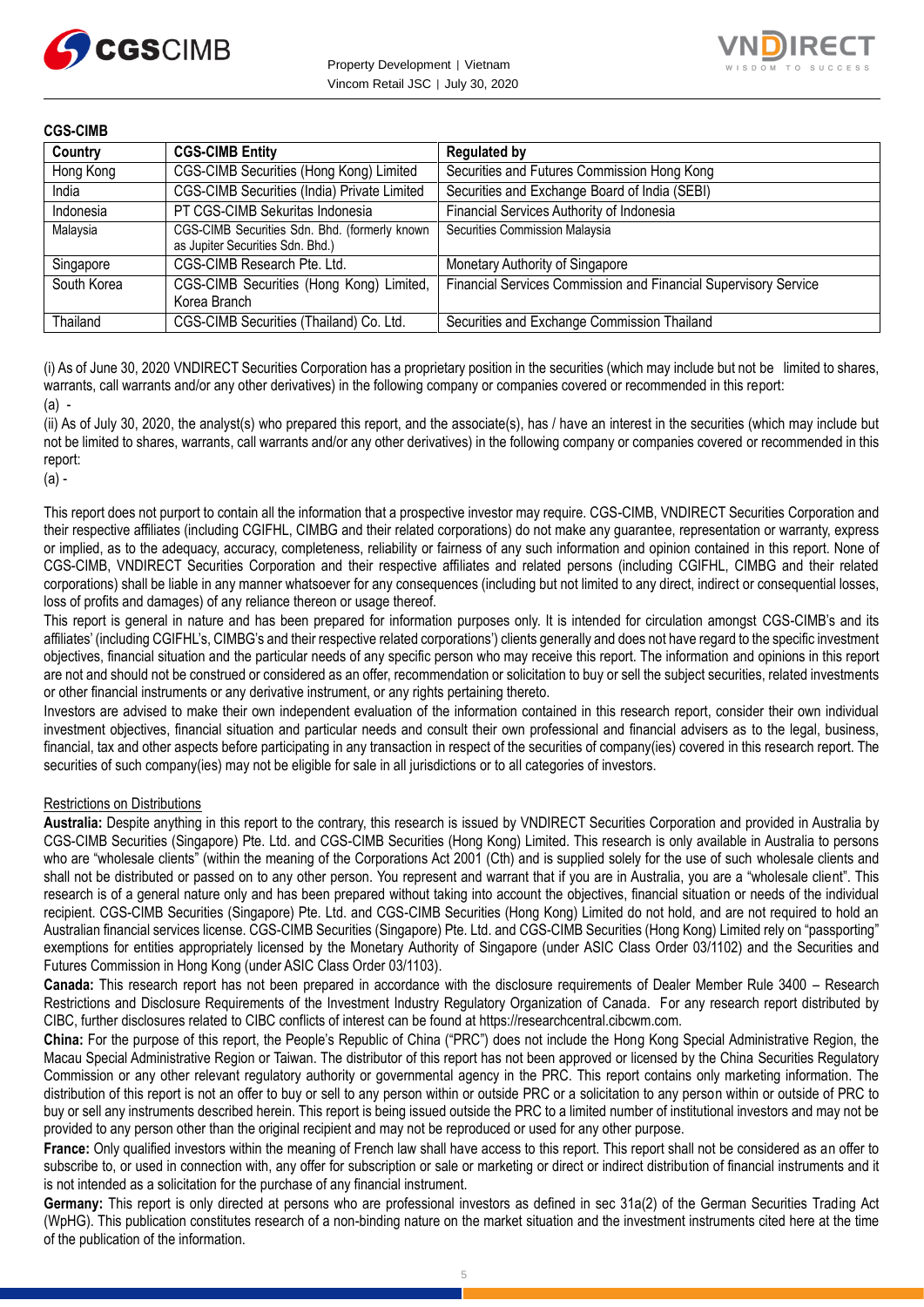



The current prices/yields in this issue are based upon closing prices from Bloomberg as of the day preceding publication. Please note that neither the German Federal Financial Supervisory Agency (BaFin), nor any other supervisory authority exercises any control over the content of this report.

**Hong Kong:** This report is issued and distributed in Hong Kong by CGS-CIMB Securities (Hong Kong) Limited ("CHK") which is licensed in Hong Kong by the Securities and Futures Commission for Type 1 (dealing in securities) and Type 4 (advising on securities) activities. Any investors wishing to purchase or otherwise deal in the securities covered in this report should contact the Head of Sales at CGS-CIMB Securities (Hong Kong) Limited. The views and opinions in this research report are our own as of the date hereof and are subject to change. If the Financial Services and Markets Act of the United Kingdom or the rules of the Financial Conduct Authority apply to a recipient, our obligations owed to such recipient therein are unaffected. CHK has no obligation to update its opinion or the information in this research report.

CHK does not make a market on other securities mentioned in the report.

#### **India:**

This report is issued by VNDIRECT Securities Corporation and distributed in India by CGS-CIMB Securities (India) Private Limited ("CGS-CIMB India"). CGS-CIMB India is a subsidiary of CGS-CIMB Securities International Pte. Ltd. which in turn is a 50:50 joint venture company of CGIFHL and CIMBG. The details of the members of the group of companies of CGS-CIMB can be found at www.cgs-cimb.com, CGIFHL at www.chinastock.com.hk/en/ACG/ContactUs/index.aspx and CIMBG at www.cimb.com/en/who-we-are.html. CGS-CIMB India is registered with the National Stock Exchange of India Limited and BSE Limited as a trading and clearing member (Merchant Banking Number: INM000012037) under the Securities and Exchange Board of India (Stock Brokers and Sub-Brokers) Regulations, 1992. In accordance with the provisions of Regulation 4(g) of the Securities and Exchange Board of India (Investment Advisers) Regulations, 2013, CGS-CIMB India is not required to seek registration with the Securities and Exchange Board of India ("SEBI") as an Investment Adviser. CGS-CIMB India is registered with SEBI (SEBI Registration Number: INZ000209135) as a Research Analyst (INH000000669) pursuant to the SEBI (Research Analysts) Regulations, 2014 ("Regulations").

This report does not take into account the particular investment objectives, financial situations, or needs of the recipients. It is not intended for and does not deal with prohibitions on investment due to law/jurisdiction issues etc. which may exist for certain persons/entities. Recipients should rely on their own investigations and take their own professional advice before investment.

The report is not a "prospectus" as defined under Indian Law, including the Companies Act, 2013, and is not, and shall not be, approved by, or filed or registered with, any Indian regulator, including any Registrar of Companies in India, SEBI, any Indian stock exchange, or the Reserve Bank of India. No offer, or invitation to offer, or solicitation of subscription with respect to any such securities listed or proposed to be listed in India is being made, or intended to be made, to the public, or to any member or section of the public in India, through or pursuant to this report.

The research analysts, strategists or economists principally responsible for the preparation of this research report are segregated from the other activities of CGS-CIMB India and they have received compensation based upon various factors, including quality, accuracy and value of research, firm profitability or revenues, client feedback and competitive factors. Research analysts', strategists' or economists' compensation is not linked to investment banking or capital markets transactions performed or proposed to be performed by CGS-CIMB India or its affiliates.

CGS-CIMB India does not have actual / beneficial ownership of 1% or more securities of the subject company in this research report, at the end of the month immediately preceding the date of publication of this research report. However, since affiliates of CGS-CIMB India are engaged in the financial services business, they might have in their normal course of business financial interests or actual / beneficial ownership of one per cent or more in various companies including the subject company in this research report.

CGS-CIMB India or its associates, may: (a) from time to time, have long or short position in, and buy or sell the securities of the subject company in this research report; or (b) be engaged in any other transaction involving such securities and earn brokerage or other compensation or act as a market maker in the financial instruments of the subject company in this research report or act as an advisor or lender/borrower to such company or may have any other potential conflict of interests with respect to any recommendation and other related information and opinions.

CGS-CIMB India, its associates and the analyst engaged in preparation of this research report have not received any compensation for investment banking, merchant banking or brokerage services from the subject company mentioned in the research report in the past 12 months.

CGS-CIMB India, its associates and the analyst engaged in preparation of this research report have not managed or co-managed public offering of securities for the subject company mentioned in the research report in the past 12 months. The analyst from CGS-CIMB India engaged in preparation of this research report or his/her relative (a) do not have any financial interests in the subject company mentioned in this research report; (b) do not own 1% or more of the equity securities of the subject company mentioned in the research report as of the last day of the month preceding the publication of the research report; (c) do not have any material conflict of interest at the time of publication of the research report.

**Indonesia:** This report is issued by VNDIRECT Securities Corporation and distributed by PT CGS-CIMB Sekuritas Indonesia ("CGS-CIMB Indonesia"). The views and opinions in this research report are not our own but of VNDIRECT Securities Corporation as of the date hereof and are subject to change. CGS-CIMB Indonesia has no obligation to update the opinion or the information in this research report. This report is for private circulation only to clients of CGS-CIMB Indonesia. Neither this report nor any copy hereof may be distributed in Indonesia or to any Indonesian citizens wherever they are domiciled or to Indonesian residents except in compliance with applicable Indonesian capital market laws and regulations.

This research report is not an offer of securities in Indonesia. The securities referred to in this research report have not been registered with the Financial Services Authority (Otoritas Jasa Keuangan) pursuant to relevant capital market laws and regulations, and may not be offered or sold within the territory of the Republic of Indonesia or to Indonesian citizens through a public offering or in circumstances which constitute an offer within the meaning of the Indonesian capital market law and regulations.

**Ireland:** CGS-CIMB is not an investment firm authorised in the Republic of Ireland and no part of this document should be construed as CGS-CIMB acting as, or otherwise claiming or representing to be, an investment firm authorised in the Republic of Ireland.

**Malaysia:** This report is issued by VNDIRECT Securities Corporation and distributed in Malaysia by CGS-CIMB Securities Sdn. Bhd. (formerly known as Jupiter Securities Sdn. Bhd.) ("CGS-CIMB Malaysia") solely for the benefit of and for the exclusive use of our clients. Recipients of this report are to contact CGS-CIMB Malaysia, at 29th Floor Menara CIMB No. 1 Jalan Stesen Sentral 2, Kuala Lumpur Sentral 50470 Kuala Lumpur, Malaysia, in respect of any matters arising from or in connection with this report. CGS-CIMB Malaysia has no obligation to update, revise or reaffirm the opinion or the information in this research report after the date of this report.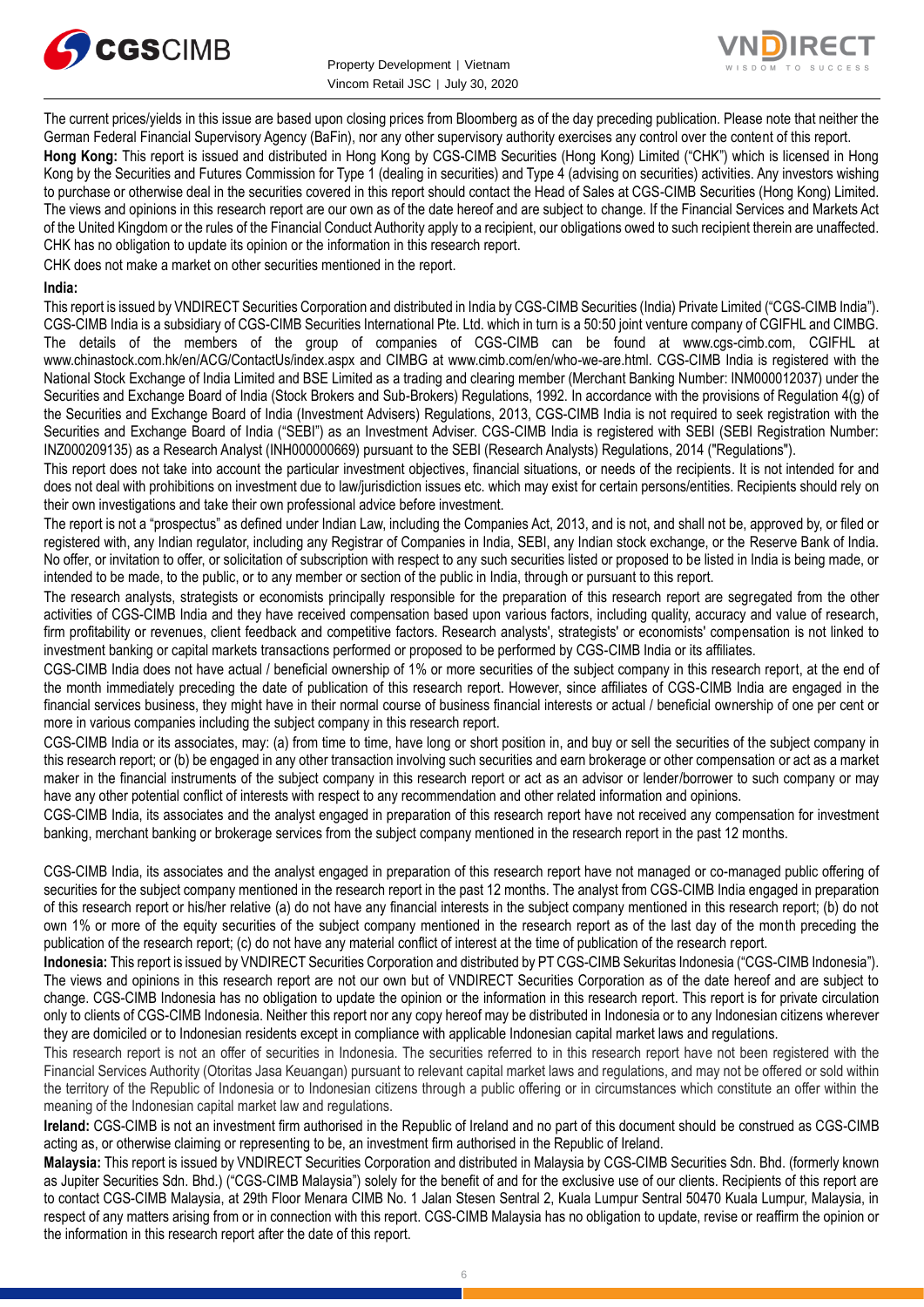



**New Zealand:** In New Zealand, this report is for distribution only to persons who are wholesale clients pursuant to section 5C of the Financial Advisers Act 2008.

**Singapore:** This report is issued by VNDIRECT Securities Corporation and distributed by CGS-CIMB Research Pte Ltd ("CGS-CIMBR"). CGS-CIMBR is a financial adviser licensed under the Financial Advisers Act, Cap 110 ("FAA") for advising on investment products, by issuing or promulgating research analyses or research reports, whether in electronic, print or other form. Accordingly, CGS-CIMBR is a subject to the applicable rules under the FAA unless it is able to avail itself to any prescribed exemptions.

Recipients of this report are to contact CGS-CIMB Research Pte Ltd, 50 Raffles Place, #16-02 Singapore Land Tower, Singapore in respect of any matters arising from, or in connection with this report. CGS-CIMBR has no obligation to update the opinion or the information in this research report. This publication is strictly confidential and is for private circulation only. If you have not been sent this report by CGS-CIMBR directly, you may not rely, use or disclose to anyone else this report or its contents.

If the recipient of this research report is not an accredited investor, expert investor or institutional investor, CGS-CIMBR accepts legal responsibility for the contents of the report without any disclaimer limiting or otherwise curtailing such legal responsibility. If the recipient is an accredited investor, expert investor or institutional investor, the recipient is deemed to acknowledge that CGS-CIMBR is exempt from certain requirements under the FAA and its attendant regulations, and as such, is exempt from complying with the following:

(a) Section 25 of the FAA (obligation to disclose product information);

(b) Section 27 (duty not to make recommendation with respect to any investment product without having a reasonable basis where you may be reasonably expected to rely on the recommendation) of the FAA;

(c) MAS Notice on Information to Clients and Product Information Disclosure [Notice No. FAA-N03];

(d) MAS Notice on Recommendation on Investment Products [Notice No. FAA-N16];

(e) Section 36 (obligation on disclosure of interest in securities), and

(f) any other laws, regulations, notices, directive, guidelines, circulars and practice notes which are relates to the above, to the extent permitted by applicable laws, as may be amended from time to time, and any other laws, regulations, notices, directive, guidelines, circulars, and practice notes as we may notify you from time to time. In addition, the recipient who is an accredited investor, expert investor or institutional investor acknowledges that a CGS-CIMBR is exempt from Section 27 of the FAA, the recipient will also not be able to file a civil claim against CGS-CIMBR for any loss or damage arising from the recipient's reliance on any recommendation made by CGS-CIMBR which would otherwise be a right that is available to the recipient under Section 27 of the FAA, the recipient will also not be able to file a civil claim against CGS-CIMBR for any loss or damage arising from the recipient's reliance on any recommendation made by CGS-CIMBR which would otherwise be a right that is available to the recipient under Section 27 of the FAA.

CGS-CIMBR, its affiliates and related corporations, their directors, associates, connected parties and/or employees may own or have positions in securities of the company(ies) covered in this research report or any securities related thereto and may from time to time add to or dispose of, or may be materially interested in, any such securities. Further, CGS-CIMBR, its affiliates and its related corporations do and seek to do business with the company(ies) covered in this research report and may from time to time act as market maker or have assumed an underwriting commitment in securities of such company(ies), may sell them to or buy them from customers on a principal basis and may also perform or seek to perform significant investment banking, advisory, underwriting or placement services for or relating to such company(ies) as well as solicit such investment, advisory or other services from any entity mentioned in this report.

As of July 30, 2020,, CGS-CIMBR does not have a proprietary position in the recommended securities in this report.

CGS-CIMBR does not make a market on the securities mentioned in the report.

**South Korea:** This report is issued by VNDIRECT Securities Corporation and distributed in South Korea by CGS-CIMB Securities (Hong Kong) Limited, Korea Branch ("CGS-CIMB Korea") which is licensed as a cash equity broker, and regulated by the Financial Services Commission and Financial Supervisory Service of Korea. In South Korea, this report is for distribution only to professional investors under Article 9(5) of the Financial Investment Services and Capital Market Act of Korea ("FSCMA").

**Spain:** This document is a research report and it is addressed to institutional investors only. The research report is of a general nature and not personalised and does not constitute investment advice so, as the case may be, the recipient must seek proper advice before adopting any investment decision. This document does not constitute a public offering of securities.

CGS-CIMB is not registered with the Spanish Comision Nacional del Mercado de Valores to provide investment services.

**Sweden:** This report contains only marketing information and has not been approved by the Swedish Financial Supervisory Authority. The distribution of this report is not an offer to sell to any person in Sweden or a solicitation to any person in Sweden to buy any instruments described herein and may not be forwarded to the public in Sweden.

Switzerland: This report has not been prepared in accordance with the recognized self-regulatory minimal standards for research reports of banks issued by the Swiss Bankers' Association (Directives on the Independence of Financial Research).

**Thailand:** This report is issued by VNDIRECT Securities Corporation and distributed by CGS-CIMB Securities (Thailand) Co. Ltd. ("CGS-CIMB Thailand") based upon sources believed to be reliable (but their accuracy, completeness or correctness is not guaranteed). The statements or expressions of opinion herein were arrived at after due and careful consideration for use as information for investment. Such opinions are subject to change without notice and CGS-CIMB Thailand has no obligation to update the opinion or the information in this research report.

CGS-CIMB Thailand may act or acts as Market Maker, and issuer and offerer of Derivative Warrants and Structured Note which may have the following securities as its underlying securities. Investors should carefully read and study the details of the derivative warrants in the prospectus before making investment decisions.

AAV, ADVANC, AEONTS, AMATA, AOT, AWC, BANPU, BBL, BCH, BCP, BCPG, BDMS, BEC, BEM, BGC, BGRIM, BH, BJC, BPP, BTS, CBG, CENTEL, CHG, CK, CKP, COM7, CPALL, CPF, CPN, DELTA, DTAC, EA, EGCO, EPG, ERW, ESSO, GFPT, GLOBAL, GPSC, GULF, GUNKUL, HANA, HMPRO, INTUCH, IRPC, IVL, JAS, JMT, KBANK, KCE, KKP, KTB, KTC, LH, MAJOR, MBK, MEGA, MINT, MTC, ORI, OSP, PLANB, PRM, PSH, PSL, PTG, PTT, PTTEP, PTTGC, QH, RATCH, RS, SAWAD, SCB, SCC, SGP, SPALI, SPRC, STA, STEC, STPI, SUPER, TASCO, TCAP, THAI, THANI, THG, TISCO, TKN, TMB, TOA, TOP, TPIPP, TQM, TRUE, TTW, TU, VGI, WHA, BEAUTY, JMART, LPN, SISB, WORK.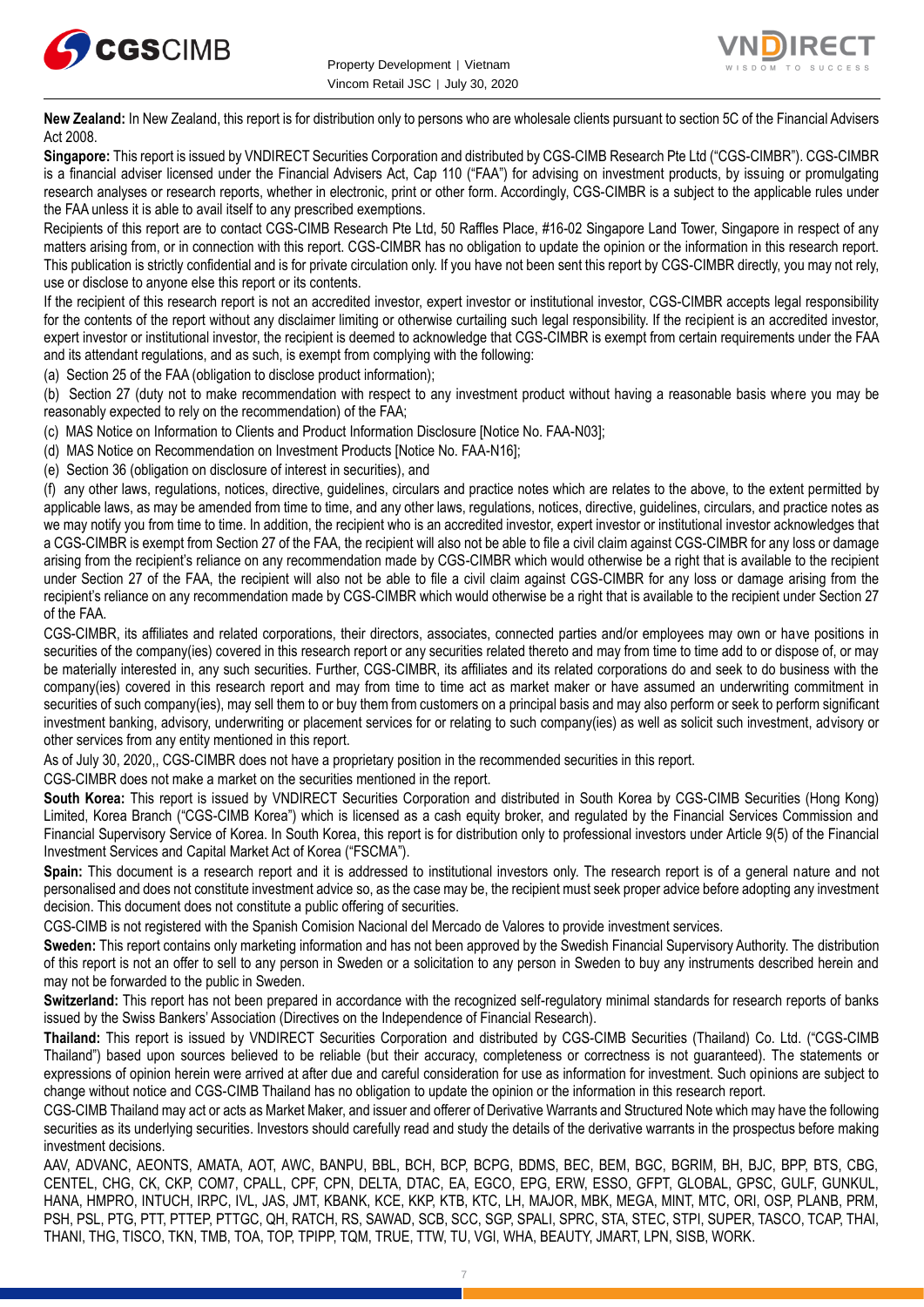



#### **Corporate Governance Report:**

The disclosure of the survey result of the Thai Institute of Directors Association ("IOD") regarding corporate governance is made pursuant to the policy of the Office of the Securities and Exchange Commission. The survey of the IOD is based on the information of a company listed on the Stock Exchange of Thailand and the Market for Alternative Investment disclosed to the public and able to be accessed by a general public investor. The result, therefore, is from the perspective of a third party. It is not an evaluation of operation and is not based on inside information.

The survey result is as of the date appearing in the Corporate Governance Report of Thai Listed Companies. As a result, the survey result may be changed after that date. CGS-CIMB Thailand does not confirm nor certify the accuracy of such survey result.

| Score<br><b>Range:</b> | م م<br>90<br>טע | RΛ<br>or<br>~<br>ಀಀ<br>υv | 70<br>$\overline{\phantom{a}}$<br>.<br>. ت | $\overline{\phantom{a}}$<br>-<br>$\sim$<br><b>Below</b><br>ו טעו | N0<br>Result<br>Jurvey |
|------------------------|-----------------|---------------------------|--------------------------------------------|------------------------------------------------------------------|------------------------|
| -<br>Description.      | -<br>Excellent  | 000خ<br>Verv              | -<br>Good<br>.                             | N/A<br>$\sim$ $\sim$ $\sim$ $\sim$ $\sim$ $\sim$                 |                        |

**United Arab Emirates:** The distributor of this report has not been approved or licensed by the UAE Central Bank or any other relevant licensing authorities or governmental agencies in the United Arab Emirates. This report is strictly private and confidential and has not been reviewed by, deposited or registered with UAE Central Bank or any other licensing authority or governmental agencies in the United Arab Emirates. This report is being issued outside the United Arab Emirates to a limited number of institutional investors and must not be provided to any person other than the original recipient and may not be reproduced or used for any other purpose. Further, the information contained in this report is not intended to lead to the sale of investments under any subscription agreement or the conclusion of any other contract of whatsoever nature within the territory of the United Arab Emirates.

**United Kingdom and European Economic Area (EEA):** In the United Kingdom and European Economic Area, this material is also being distributed by CGS-CIMB Securities (UK) Limited ("CGS-CIMB UK"). CGS-CIMB UK is authorized and regulated by the Financial Conduct Authority and its registered office is at 27 Knightsbridge, London, SW1X7YB. The material distributed by CGS-CIMB UK has been prepared in accordance with CGS-CIMB's policies for managing conflicts of interest arising as a result of publication and distribution of this material. This material is for distribution only to, and is solely directed at, selected persons on the basis that those persons: (a) are eligible counterparties and professional clients of CGS-CIMB UK; (b) have professional experience in matters relating to investments falling within Article 19(5) of the Financial Services and Markets Act 2000 (Financial Promotion) Order 2005 (as amended, the "Order"), (c) fall within Article 49(2)(a) to (d) ("high net worth companies, unincorporated associations etc") of the Order; (d) are outside the United Kingdom subject to relevant regulation in each jurisdiction, material(all such persons together being referred to as "relevant persons"). This material is directed only at relevant persons and must not be acted on or relied on by persons who are not relevant persons. Any investment or investment activity to which this material relates is available only to relevant persons and will be engaged in only with relevant persons.

This material is categorised as non-independent for the purposes of CGS-CIMB UK and therefore does not provide an impartial or objective assessment of the subject matter and does not constitute independent research. Consequently, this material has not been prepared in accordance with legal requirements designed to promote the independence of research and will not be subject to any prohibition on dealing ahead of the dissemination of research. Therefore, this material is considered a marketing communication.

**United States:** This research report is issued by VNDIRECT Securities Corporation and distributed in the United States of America by CGS-CIMB Securities (USA) Inc, a U.S. registered broker-dealer and an affiliate of CGS-CIMB Securities Sdn. Bhd. (formerly known as Jupiter Securities Sdn. Bhd.), CGS-CIMB Research Pte Ltd, PT CGS-CIMB Sekuritas Indonesia, CGS-CIMB Securities (Thailand) Co. Ltd, CGS-CIMB Securities (Hong Kong) Limited and CGS-CIMB Securities (India) Private Limited, and is distributed solely to persons who qualify as "U.S. Institutional Investors" as defined in Rule 15a-6 under the Securities and Exchange Act of 1934. This communication is only for Institutional Investors whose ordinary business activities involve investing in shares, bonds, and associated securities and/or derivative securities and who have professional experience in such investments. Any person who is not a U.S. Institutional Investor or Major Institutional Investor must not rely on this communication. The delivery of this research report to any person in the United States of America is not a recommendation to effect any transactions in the securities discussed herein, or an endorsement of any opinion expressed herein. CGS-CIMB Securities (USA) Inc, is a FINRA/SIPC member and takes responsibility for the content of this report. For further information or to place an order in any of the above-mentioned securities please contact a registered representative of CGS-CIMB Securities (USA) Inc.

CGS-CIMB Securities (USA) Inc. does not make a market on other securities mentioned in the report.

CGS-CIMB Securities (USA) Inc. has not managed or co-managed a public offering of any of the securities mentioned in the past 12 months.

CGS-CIMB Securities (USA) Inc. has not received compensation for investment banking services from any of the company mentioned in the past 12 months.

CGS-CIMB Securities (USA) Inc. neither expects to receive nor intends to seek compensation for investment banking services from any of the company mentioned within the next 3 months.

**United States Third-Party Disclaimer:** If this report is distributed in the United States of America by Raymond James & Associates, Inc ("RJA"), this report is third-party research prepared for and distributed in the United States of America by RJA pursuant to an arrangement between RJA and CGS-CIMB Securities International Pte. Ltd. ("CGS-CIMB"). CGS-CIMB is not an affiliate of RJA. This report is distributed solely to persons who qualify as "U.S. Institutional Investors" or as "Major U.S. Institutional Investors" as defined in Rule 15a-6 under the Securities and Exchange Act of 1934, as amended. This communication is only for U.S. Institutional Investors or Major U.S. Institutional Investor whose ordinary business activities involve investing in shares, bonds, and associated securities and/or derivative securities and who have professional experience in such investments. Any person who is not a U.S. Institutional Investor or Major U.S. Institutional Investor must not rely on this communication. The delivery of this report to any person in the U.S. is not a recommendation to effect any transactions in the securities discussed herein, or an endorsement of any opinion expressed herein. If you are receiving this report in the U.S from RJA, a FINRA/SIPC member, it takes responsibility for the content of this report. For further information or to place an order in any of the above-mentioned securities please contact a registered representative of CGS-CIMB Securities (USA) Inc. or RJA. <https://raymondjames.com/InternationalEquityDisclosures>

**Other jurisdictions:** In any other jurisdictions, except if otherwise restricted by laws or regulations, this report is only for distribution to professional, institutional or sophisticated investors as defined in the laws and regulations of such jurisdictions.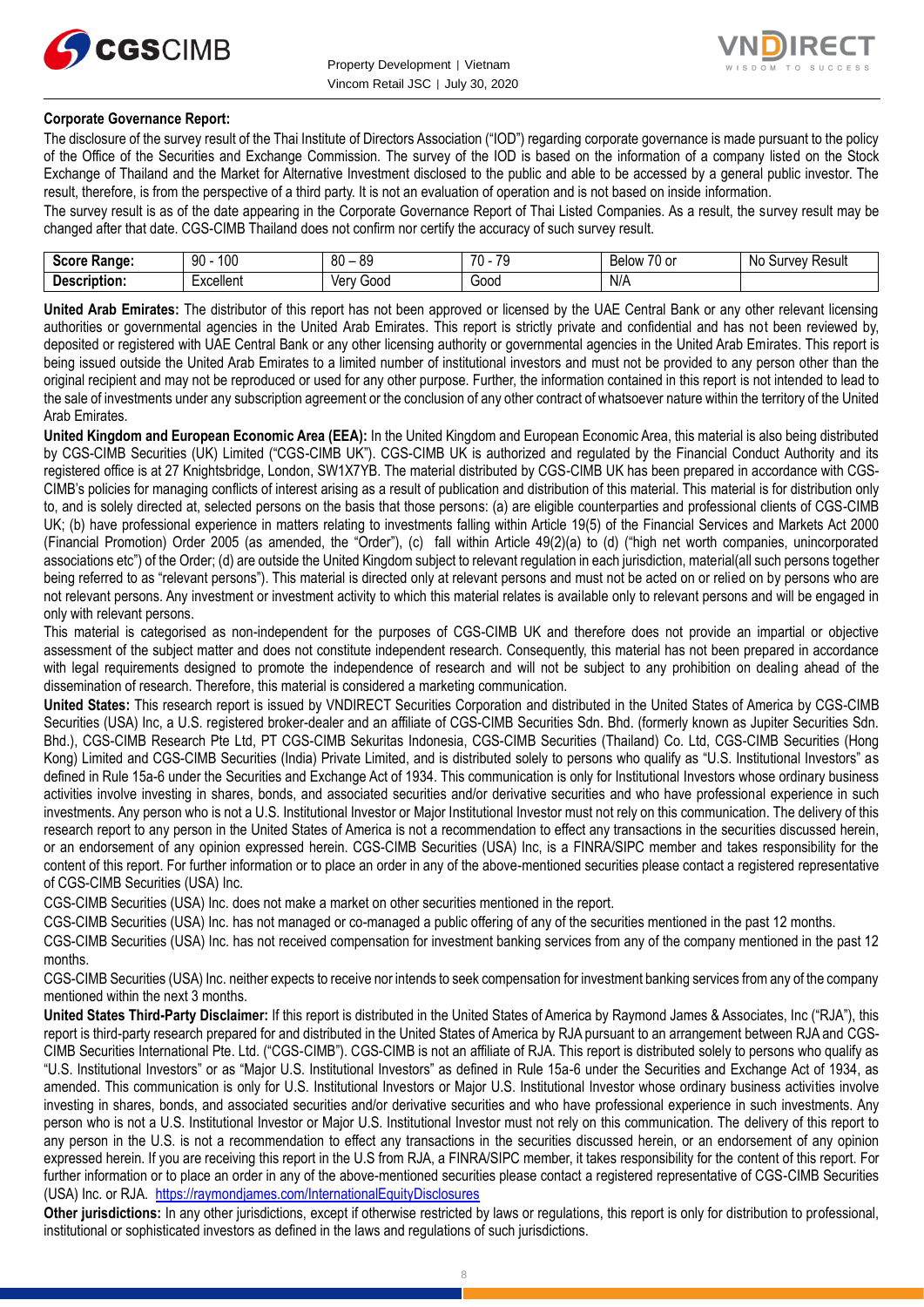

Property Development | Vietnam Vincom Retail JSC | July 30, 2020



|                                                                                                | Property Development   Vietnam    |                                |
|------------------------------------------------------------------------------------------------|-----------------------------------|--------------------------------|
|                                                                                                | Vincom Retail JSC   July 30, 2020 |                                |
| Distribution of stock ratings and investment banking clients for quarter ended on 30 June 2020 |                                   |                                |
| 800 companies under coverage for quarter ended on 30 June 2020                                 |                                   |                                |
|                                                                                                | Rating Distribution (%)           | Investment Banking clients (%) |
| Add                                                                                            | 60.1%                             | 0.4%                           |
| Hold                                                                                           | 25.9%                             | 0.1%                           |
| Reduce                                                                                         | 14.0%                             | 0.3%                           |

**Spitzer Chart for stock being researched ( 2 year data )** 

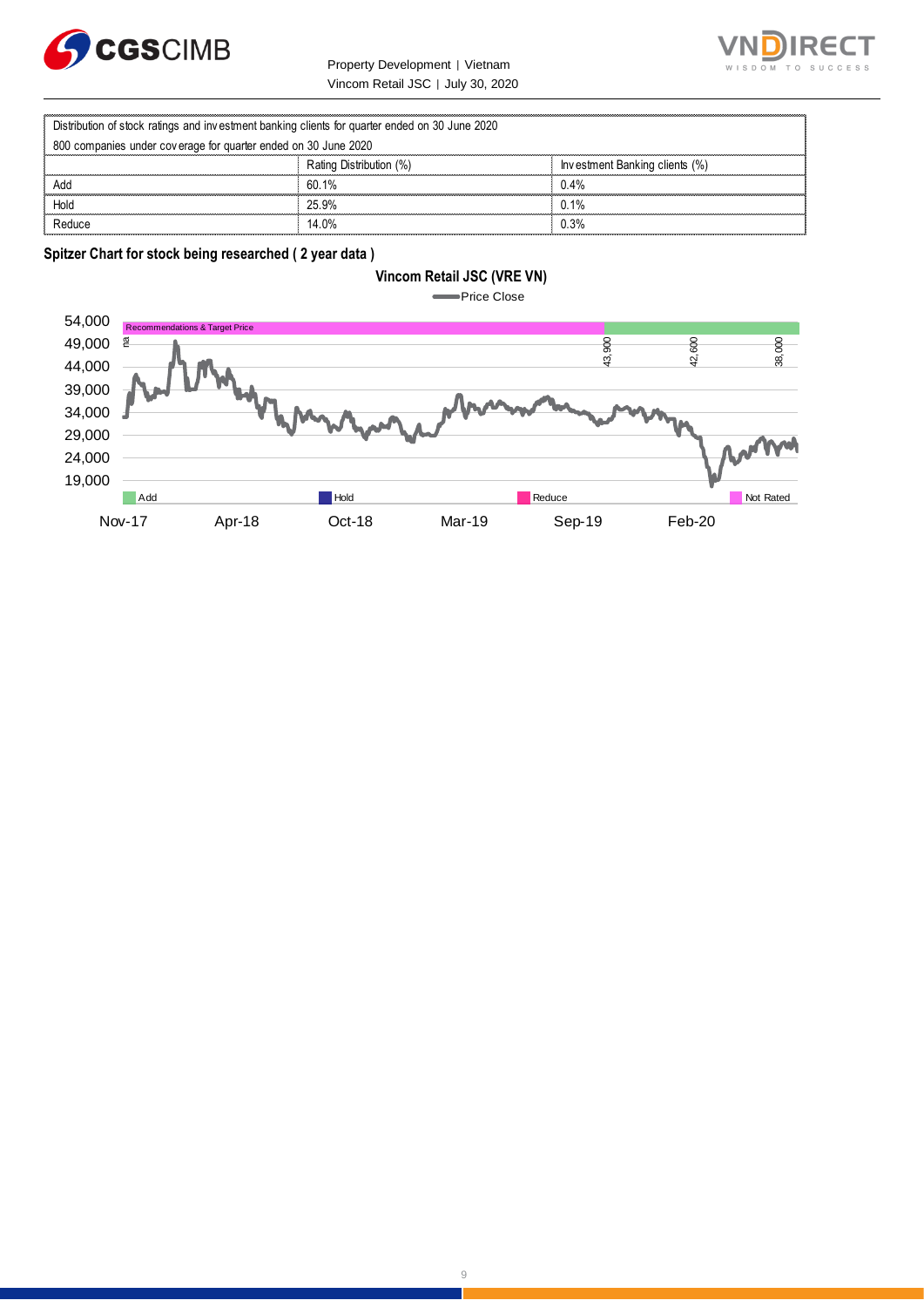



#### **Corporate Governance Report of Thai Listed Companies (CGR). CG Rating by the Thai Institute of Directors Association (Thai IOD) in 2019, Anti-Corruption 2019**

**ADVANC** – Excellent, Certified, **AEONTS** – Good, n/a, **AH** – Very Good, n/a, **AMATA** – Excellent, Declared, **ANAN** – Excellent, Declared, **AOT** – Excellent, n/a, **AP** – Excellent, Certified, **ASP** – Very Good, Certified, **BAM** – not available, n/a, **BANPU** – Excellent, Certified, **BAY** – Excellent, Certified, **BBL** – Very Good, Certified, **BCH** – Good, Certified, **BCP** - Excellent, Certified, **BCPG** – Excellent, Certified, **BDMS** – Very Good, n/a, **BEAUTY** – Good, n/a, **BEC** – Very Good, n/a, **BGRIM** – Very Good, Declared, **BH** - Good, n/a, **BJC** – Very Good, n/a, **BJCHI** – Very Good, Certified, **BLA** – Very Good, Certified, **BPP** – Very Good, Declared, **BR** - Good, n/a, **BTS** - Excellent, Certified, **CBG** – Very Good, n/a, **CCET** – Good, n/a, **CENTEL** – Very Good, Certified, **CHAYO** - Good, n/a, **CHG** – Very Good, Declared, **CK** – Excellent, n/a, **COL** – Excellent, Declared, **CPALL** – Excellent, Certified, **CPF** – Excellent, Certified, **CPN** - Excellent, Certified, **CPNREIT** – not available, n/a, **CRC** – not available, n/a, **DELTA** - Excellent, Declared, **DEMCO** – Excellent, Certified, **DDD** – Very Good, n/a, **DIF** – not available, n/a, **DREIT** – not available, n/a, **DTAC** – Excellent, Certified, **EA** – Excellent, n/a, **ECL** – Very Good, Certified, **EGCO** - Excellent, Certified, **EPG** – Very Good, n/a, **ERW** – Very Good, n/a, **GFPT** - Excellent, Certified, **GGC** – Excellent, Certified, **GLOBAL** – Very Good, n/a, **GLOW** – Very Good, Certified, **GPSC** – Excellent, Certified, **GULF** – Very Good, n/a, **GUNKUL** – Excellent, Certified, **HANA** - Excellent, Certified, **HMPRO** - Excellent, Certified, **HUMAN** – Good, n/a, **ICHI** – Excellent, Declared, **III** – Excellent, n/a, **INTUCH** - Excellent, Certified, **IRPC** – Excellent, Certified, **ITD** – Very Good, n/a, **IVL** - Excellent, Certified, **JASIF** – not available, n/a, **BJC** – Very Good, n/a, **JMT** – Very Good, n/a, **KBANK** - Excellent, Certified, **KCE** - Excellent, Certified, **KKP** – Excellent, Certified, **KSL** – Excellent, Certified, **KTB** - Excellent, Certified, **KTC** – Excellent, Certified, **LH** - Excellent, n/a, **LPN** – Excellent, Certified, **M** – Very Good, Certified, **MACO** – Very Good, n/a, **MAJOR** – Very Good, n/a, **MAKRO** – Excellent, Certified, **MALEE** – Excellent, Certified, **MC** – Excellent, Certified, **MCOT** – Excellent, Certified, **MEGA** – Very Good, n/a, **MINT** - Excellent, Certified, **MK** – Very Good, n/a, **MTC** – Excellent, n/a, **NETBAY** – Very Good, n/a, **OSP** – Very Good, n/a, **PLANB** – Excellent, Certified, **PLAT** – Very Good, Certified, **PR9** – Excellent, n/a, **PSH** – Excellent, Certified, **PSTC** – Very Good, Certified, **PTT** - Excellent, Certified, **PTTEP** - Excellent, Certified, **PTTGC** - Excellent, Certified, **QH** – Excellent, Certified, **RATCH** – Excellent, Certified, **ROBINS** – Excellent, Certified, **RS** – Excellent, n/a, **RSP** – not available, n/a, **S** – Excellent, n/a, **SAPPE** – Very Good, Declared, **SAT** – Excellent, Certified, **SAWAD** – Very Good, n/a, **SC** – Excellent, Certified, **SCB** - Excellent, Certified, **SCC** – Excellent, Certified, **SCN** – Excellent, Certified, **SF** – Good, n/a, **SHR** – not available, n/a, **SIRI** – Very Good, Certified, **SPA** - Good, n/a, **SPALI** - Excellent, n/a, **SPRC** – Excellent, Certified, **STA** – Very Good, Certified, **STEC** – Excellent, n/a, **SVI** – Excellent, Certified, **SYNEX** – Excellent, Certified, **TASCO** – Excellent, Certified, **TCAP** – Excellent, Certified, **THANI** – Excellent, Certified, **TIPCO** – Very Good, Certified, **TISCO** - Excellent, Certified, **TKN** – Very Good, n/a, **TMB** - Excellent, Certified, **TNR** – Very Good, Certified, **TOP** - Excellent, Certified, **TPCH** – Good, n/a, **TPIPP** – Good, n/a, **TRUE** – Excellent, Certified, **TU** – Excellent, Certified, **TVO** – Excellent, Declared, **UNIQ** – not available, n/a, **VGI** – Excellent, Certified, **WHA** – Excellent, Certified, **WHART** – not available, n/a, **WICE** – Excellent, Certified, **WORK** – Good, n/a. 1 CG Score 2019 from Thai Institute of Directors Association (IOD)

2 AGM Level 2018 from Thai Investors Association

3 Companies participating in Thailand's Private Sector Collective Action Coalition Against Corruption programme (Thai CAC) under Thai Institute of Directors (as of November 30, 2018) are categorised into:

companies that have declared their intention to join CAC, and companies certified by CAC.

- 4 [The Stock Exchange of Thailand : the record of listed companies with corporate sustainable development "Thai sustainability Investment 2018" included:](http://www.set.or.th/sustainable_dev/en/sr/sri/tsi_p1.html)
- SET and mai listed companies passed the assessment conducted by the Stock Exchange of Thailand: THSI (SET) and THSI (mai)

SET listed companies passed the assessment conducted by the Dow Jones Sustainability Indices (DJSI)

| <b>RECOMMENDATION FRAMEWORK</b>                                                                                                                                                                                                                                   |                                                                                                                                 |
|-------------------------------------------------------------------------------------------------------------------------------------------------------------------------------------------------------------------------------------------------------------------|---------------------------------------------------------------------------------------------------------------------------------|
| <b>Stock Ratings</b>                                                                                                                                                                                                                                              | Definition:                                                                                                                     |
| Add                                                                                                                                                                                                                                                               | The stock's total return is expected to reach 15% or higher over the next 12 months.                                            |
| Hold                                                                                                                                                                                                                                                              | The stock's total return is expected to be between negative 10% and positive 15% over the next 12 months.                       |
| Reduce                                                                                                                                                                                                                                                            | The stock's total return is expected to fall below negative 10% over the next 12 months.                                        |
| The total expected return of a stock is defined as the sum of the:(i) percentage difference between the target price and the current price and (ii)<br>the forward net dividend yields of the stock. Stock price targets have an investment horizon of 12 months. |                                                                                                                                 |
| <b>Sector Ratings</b>                                                                                                                                                                                                                                             | Definition:                                                                                                                     |
| Overweight                                                                                                                                                                                                                                                        | An Overweight rating means stocks in the sector have, on a market cap-weighted basis, a positive absolute<br>recommendation.    |
| Neutral                                                                                                                                                                                                                                                           | A Neutral rating means stocks in the sector have, on a market cap-weighted basis, a neutral absolute recommendation.            |
| Underweight                                                                                                                                                                                                                                                       | An Underweight rating means stocks in the sector have, on a market cap-weighted basis, a negative absolute<br>recommendation.   |
| <b>Country Ratings</b>                                                                                                                                                                                                                                            | Definition:                                                                                                                     |
| Overweight                                                                                                                                                                                                                                                        | An Overweight rating means investors should be positioned with an above-market weight in this country relative to<br>benchmark. |
| Neutral                                                                                                                                                                                                                                                           | A Neutral rating means investors should be positioned with a neutral weight in this country relative to benchmark.              |
| Underweight                                                                                                                                                                                                                                                       | An Underweight rating means investors should be positioned with a below-market weight in this country relative to<br>benchmark. |

#### **Hien Tran Khanh – Deputy Head of Research**

Email: [hien.trankhanh@vndirect.com.vn](mailto:hien.trankhanh@vndirect.com.vn)

**Bach PHAN Nhu – Analyst** Email: [bach.phannhu@vndirect.com.vn](mailto:bach.phannhu@vndirect.com.vn)